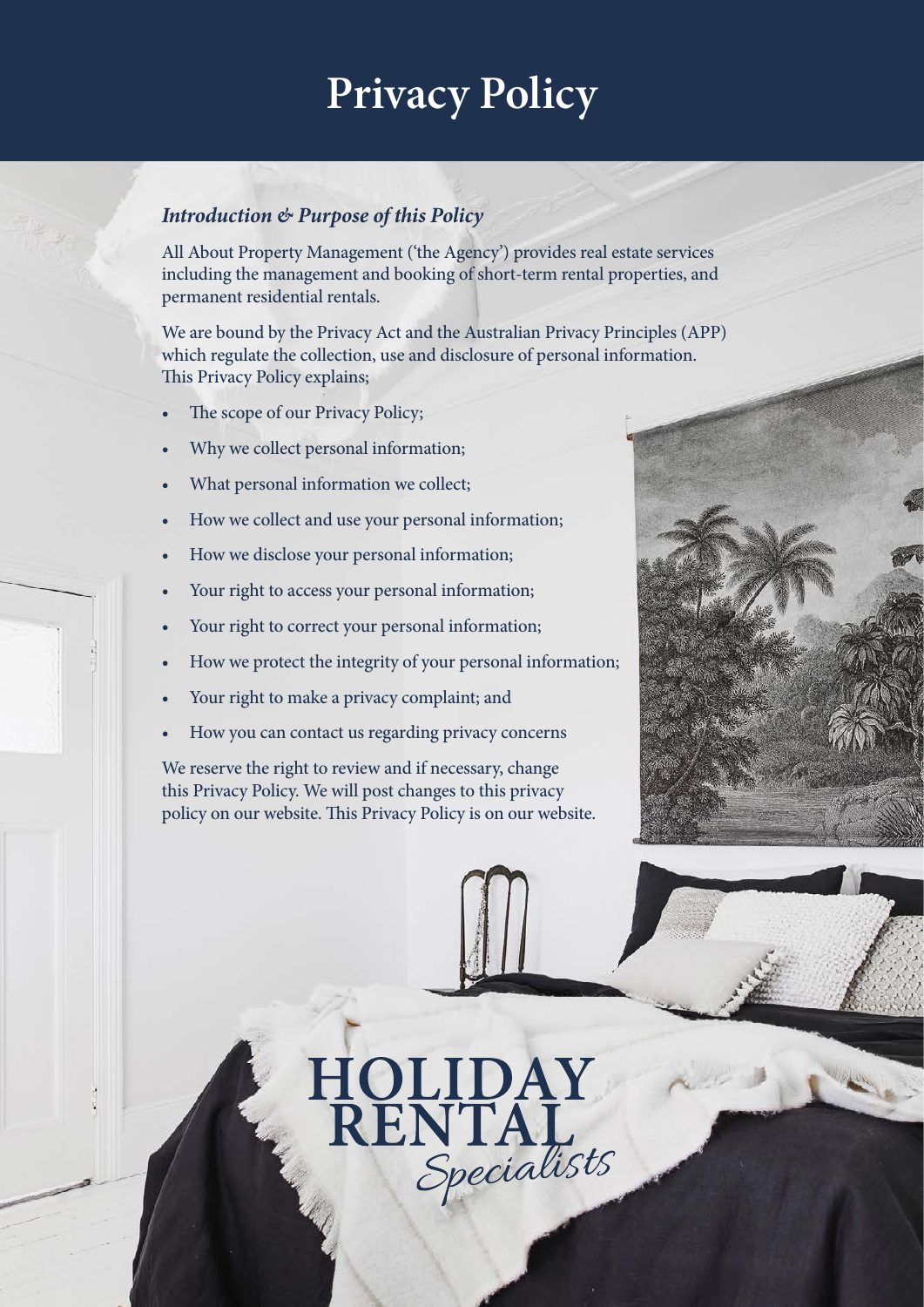# **Scope**

This Privacy Policy governs all personal information collected by and provided to us and must be adhered to by all persons who access, use, process, control or otherwise deal with personal information on our behalf. This policy applies to independent contractors and job applicants, as well as individuals who provide us with personal information.

## **Interpretation**

Personal pronouns: except where the context otherwise provides or requires:

- The terms We, Us or Our refers to All About Property Management; and
- The terms You or Your refers to any person who provides us with personal information in any form or by any means.

#### **What is personal information?**

Personal information is any information that can be used to identify you. This includes any information or an opinion about you (including information or an opinion forming part of a database), whether true or not, and no matter how the information or opinions are recorded. The information may be collected from you directly or provided to us by another party.

#### **Why do we collect personal information?**

We collect personal information from you for the following purposes:

- To allow us to lawfully carry out our real estate functions and activities;
- To enable us to deliver the products and services that you requested;
- To provide you with further information about the products and services you requested;
- To personalise and customise your experiences with us;
- To help us review, manage and enhance our services;
- To communicate more effectively with you;
- For administration purposes, including charging, billing and collecting debts;
- To promote and market our products and services which we consider may be of interest to you;
- When considering making offers to job applicants and prospective employees or for employment purposes;
- To receive services from you or the organisation which employs you.

We may also collect, hold, use and/or disclose personal information if you consent or if required or authorised under law.

#### **What personal information do we collect?**

We collect personal information that is reasonably necessary for one or more of its functions or activities.

The type of information that we collect, and hold may depend on your relationship with us. For example:

**Candidate:** if you are a candidate seeking employment with us, we may collect and hold information including your name, address, email address, contact telephone number, gender, age, employment history, references, resume, medical history, emergency contact, taxation details, qualifications, payment details.

**Customer:** if you are a customer of the Company, the Company may collect and hold information including your name, address, email address, contact telephone number, gender, age, as well as the last 4 digits of a credit card and expiry date for the purpose of identity confirmation and forewarning of expiry.

**Supplier:** if you are a supplier of the Company, the Company may collect and hold information including your name, address, email address, contact telephone number, business records, billing information, information about goods and services supplied by you.

Sensitive information: we will only collect sensitive information where you consent to the collection of the information and the information is reasonably necessary for one or more of the Company's functions or activities. Sensitive information includes, but is not limited to, information or an opinion about racial or ethnic origin, political opinions, religious beliefs, philosophical beliefs, membership of a trade union, sexual preferences, criminal record, health information or genetic information.

If you feel that the personal information that we are requesting at any point is not information that you wish to provide, please feel free to raise this with us.

#### **Employee records**

This policy does not apply to the collection, holding, use or disclosure of personal information that is an employee record.

An employee record is a record of personal information relating to the employment of an employee. Examples of personal information relating to the employment of the employee include, but are not limited to, health information and information about the engagement, training, disciplining, resignation, termination, terms and conditions of employment of the employee.

#### **How do we collect and hold personal information?**

We must collect personal information only by lawful and fair means. We will collect personal information directly from you if it is reasonable or practicable to do so.

We may collect personal information in a number of ways, including without limitation:

- through application forms;
- by email or other written mechanisms;
- over a telephone call;
- in person;
- through transactions;
- business cards;
- contracts;
- through our website;
- through surveillance cameras;
- by technology that is used to support communications between us;
- from third parties, including through publically available information sources (which may include telephone directories, the internet and social media sites).

When we collect personal information about you through publicly available information sources, such information will be managed in accordance with the APPs.

Unsolicited personal information is personal information that we receive which we did not solicit. Unless we determine that we could have collected the personal information in line with the APPs or the information is contained within a Commonwealth record, we must destroy the information to ensure it is de-identified.

#### **How do we use your personal information?**

We will only use and disclose your personal information for purposes which are related to those identified under paragraph 4 of this policy or if we get your consent to do so and it is in accordance with this Privacy Policy and the Privacy Act.

We will not use your personal information for any purpose for which you would not reasonably expect us to use it for. Additionally, we will not disclose your sensitive information without your consent, unless there is a need to disclose such information in accordance with the Privacy Act or to comply with any other regulatory requirement.

# **holidayrentalspecialists.com.au**